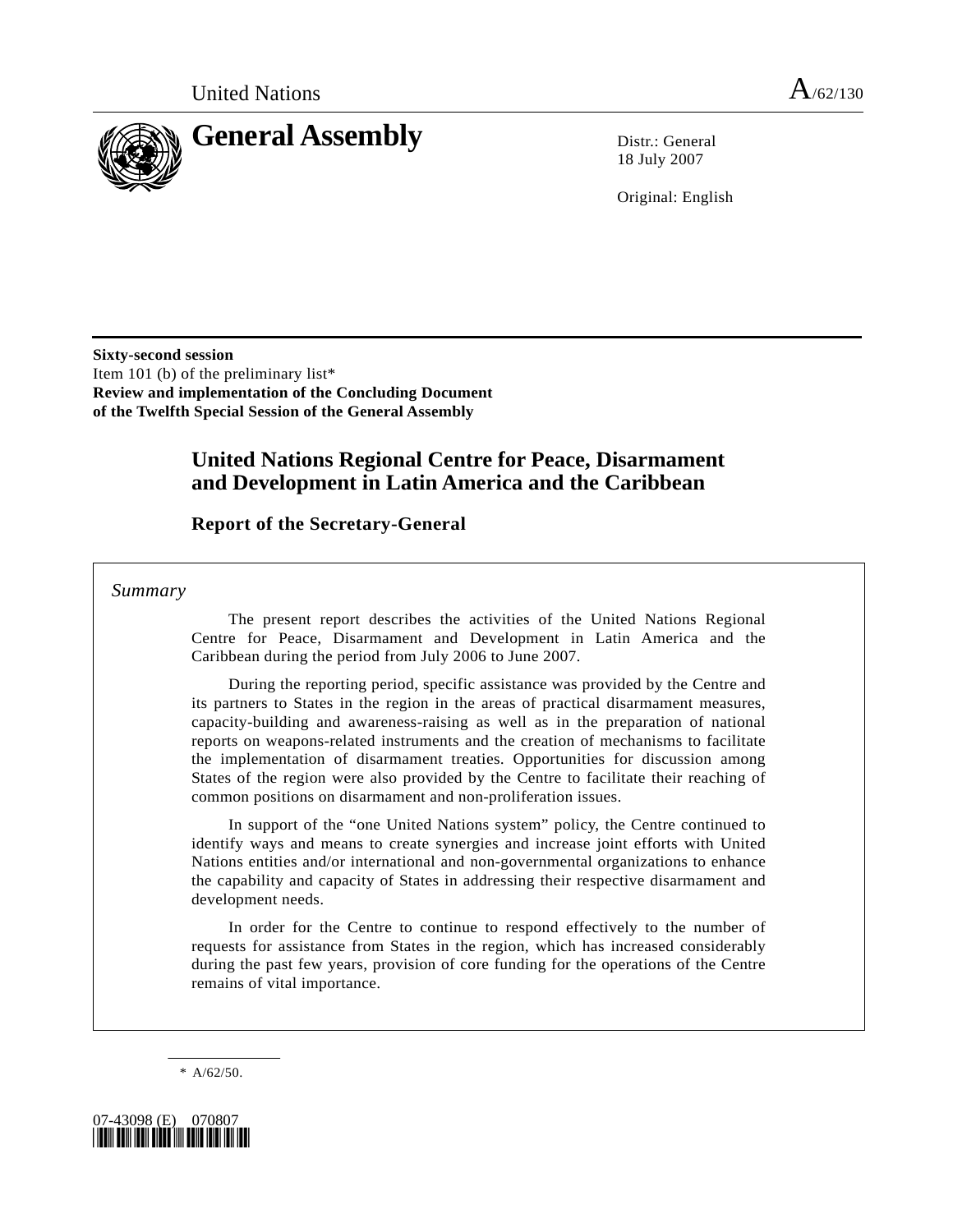# Contents

|                                                                                            |                                                                                                                                                                   | Paragraphs | Page   |
|--------------------------------------------------------------------------------------------|-------------------------------------------------------------------------------------------------------------------------------------------------------------------|------------|--------|
|                                                                                            |                                                                                                                                                                   | $1 - 2$    | 3      |
|                                                                                            |                                                                                                                                                                   | 3          | 3      |
|                                                                                            |                                                                                                                                                                   | $4 - 46$   | 3      |
| Α.                                                                                         | Assisting in the implementation of disarmament measures                                                                                                           | $13 - 22$  | 5      |
| <b>B.</b>                                                                                  |                                                                                                                                                                   | $23 - 25$  | 6      |
| C.                                                                                         |                                                                                                                                                                   | $26 - 27$  | 7      |
| D.                                                                                         |                                                                                                                                                                   | $28 - 42$  | $\tau$ |
| Е.                                                                                         |                                                                                                                                                                   | $43 - 46$  | 10     |
|                                                                                            |                                                                                                                                                                   | $47 - 52$  | 10     |
|                                                                                            |                                                                                                                                                                   | $53 - 60$  | 12     |
|                                                                                            |                                                                                                                                                                   |            |        |
| Status of the Trust Fund for the United Nations Regional Centre for Peace, Disarmament and |                                                                                                                                                                   | 13         |        |
|                                                                                            | Planned activities of the United Nations Regional Centre for Peace, Disarmament and<br>Development in Latin America and the Caribbean for which funding is sought |            | 14     |
|                                                                                            |                                                                                                                                                                   |            |        |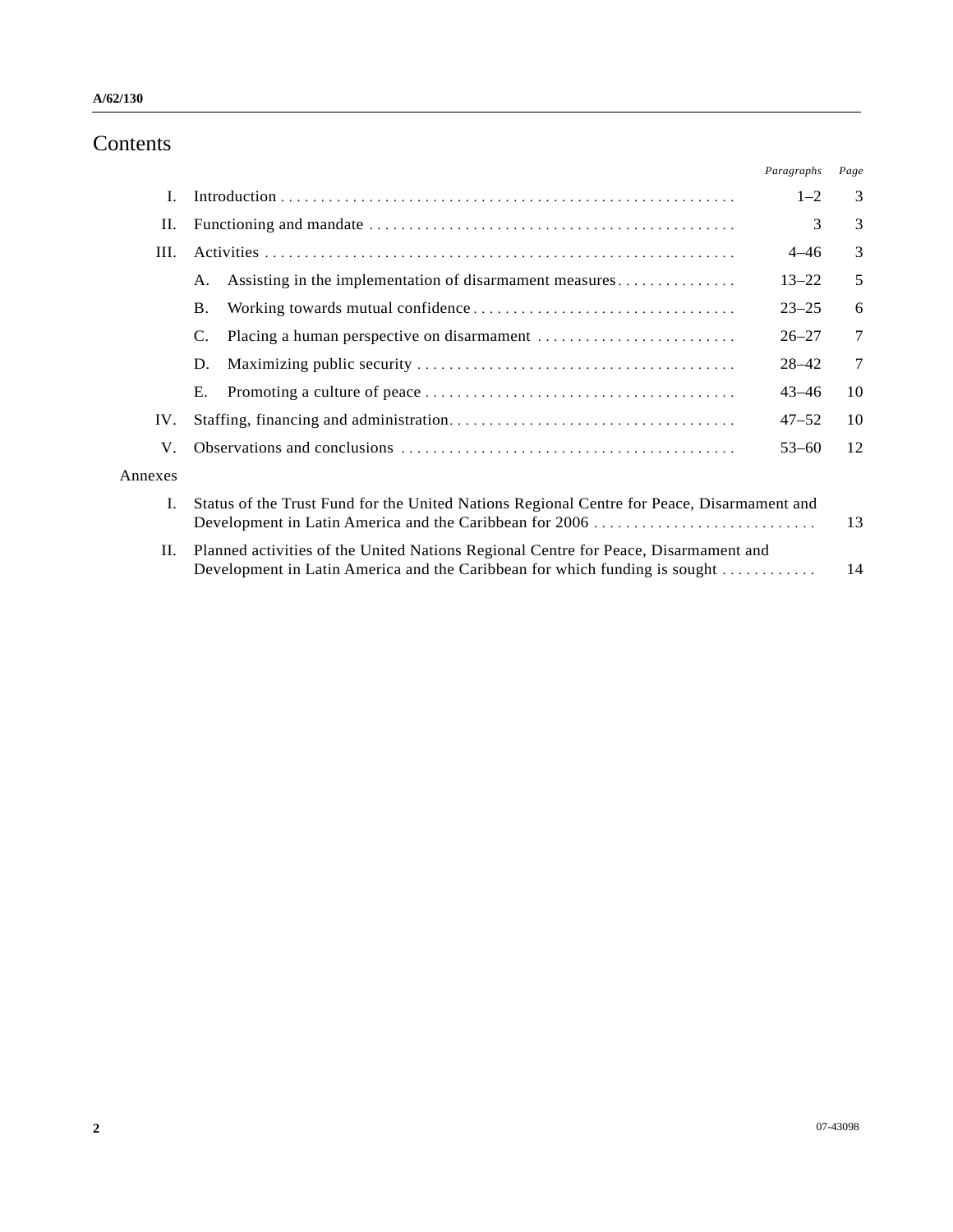## **I. Introduction**

1. In its resolution 61/92 of 6 December 2006, the General Assembly requested the Secretary-General to provide the United Nations Regional Centre for Peace, Disarmament and Development in Latin America and the Caribbean with all necessary support, within existing resources, so that it may carry out its programme of activities in accordance with its mandate and to report to the Assembly at its sixty-second session on the implementation of the resolution.

2. The present report is submitted pursuant to that request and covers the Centre's activities from July 2006 to June 2007. A financial statement on the status of the Trust Fund for the Centre for the year 2006 is contained in annex I. An outline of some planned activities of the Centre for which funding is being sought is provided in annex II.

## **II. Functioning and mandate**

3. The United Nations Regional Centre for Peace, Disarmament and Development in Latin America and the Caribbean, located in Lima, was established in 1987, pursuant to General Assembly resolution 41/60 J of 3 December 1986. The Centre is mandated to provide, upon request, substantive support for the initiatives and other activities of the Member States in the region for the implementation of measures for peace and disarmament and for the promotion of economic and social development.

## **III. Activities**

4. During the period under review, the Centre observed a shift in the trends and types of request for assistance from Member States. Requests evolved away from need for assistance in implementing primarily "traditional disarmament measures", such as support in the drafting of national reports, destruction of weapons and the organization of preparatory regional meetings for the implementation of treaties and other legal instruments, to requests emphasizing the need for public and human security. These new requests focus more on the need for capacity-building, sustainable national multisectoral commissions, good governance, peace education and the integration of disarmament themes into development issues.

5. In keeping with this new orientation, the profile of the Centre's partners in the field has also evolved. For instance, while the Centre continues to work closely with ministries of foreign affairs and of defence in the region, it is now also working with ministries of the interior, public safety, health, education and international development and with aid agencies.

6. In an effort to address these new requests effectively, avoid duplication and optimize the use of funds, the Centre developed an assistance policy based on the principle of partnerships and strategic alliances to create the foundations for longterm support to States.

7. At the core of this policy lies the essential coordination and cooperation with other agencies and organizations of the United Nations system. In 2006/2007, the Centre carried out a number of activities within the Coordinating Action on Small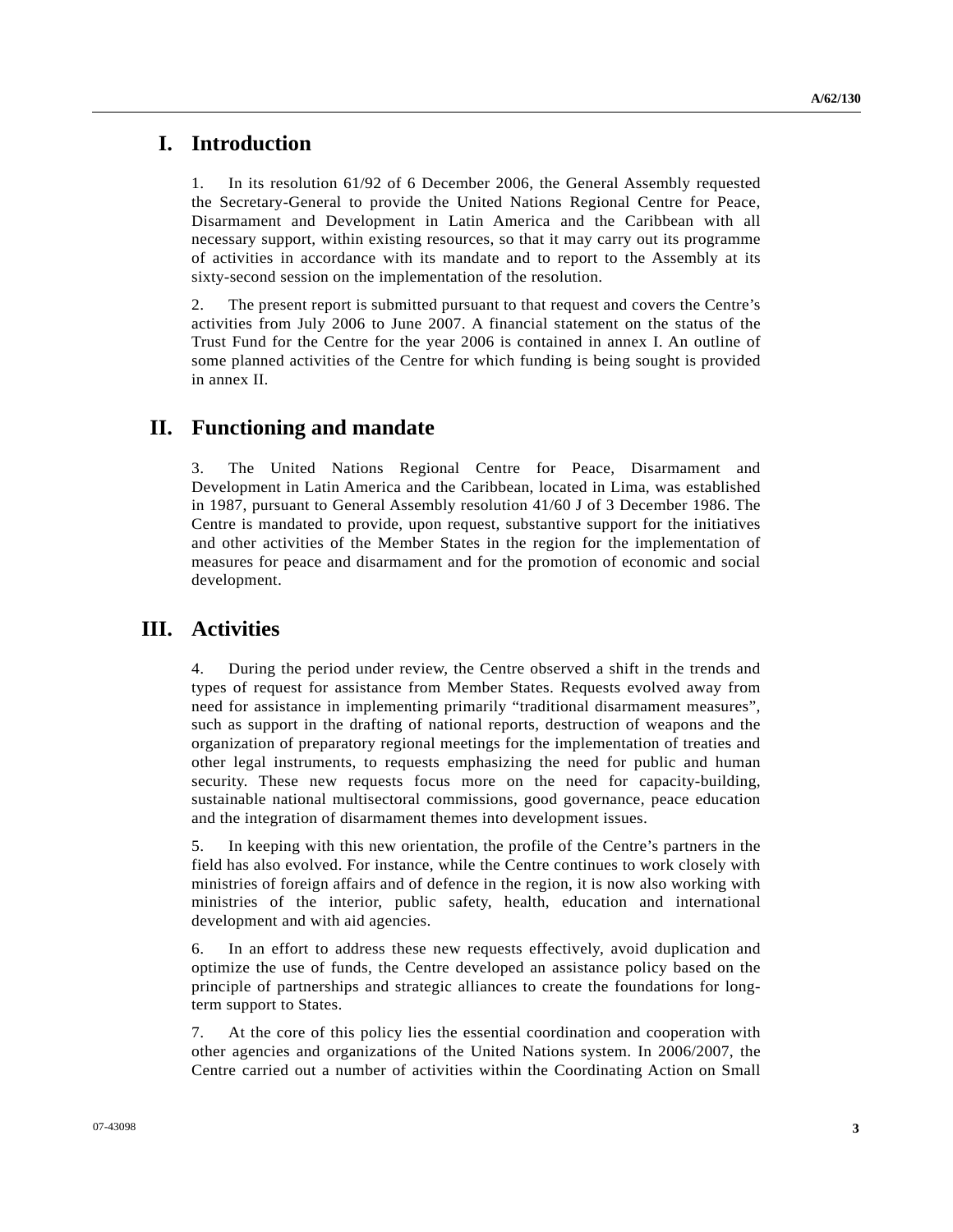Arms (CASA) Mechanism, thus facilitating inter-agency planning and strengthening the ability to act as "One UN System". In this connection, strategic partnerships were developed with the United Nations Office on Drugs and Crime, the United Nations Development Programme (UNDP), the Department of Political Affairs, the United Nations Children's Fund (UNICEF), the United Nations Educational, Scientific and Cultural Organization (UNESCO) and the Office of the United Nations High Commissioner for Human Rights (OHCHR).

8. In 2006-2007, the Centre's assistance programmes were integrated into the United Nations Development Assistance Framework (UNDAF) in two additional States of the region, Jamaica and Trinidad and Tobago. Collaboration with the UNDP country offices grew, extending to more than 11 throughout the region (in Brazil, Colombia, Costa Rica, the Dominican Republic, Jamaica, Guatemala, Peru, Paraguay, Trinidad and Tobago, Uruguay and Venezuela). The majority of activities comprising this new cooperation is directed at the integration of disarmament and development issues into public security assistance measures in the field. In some cases, as in Colombia and Jamaica, new staff members were recruited to work in the respective United Nations country offices. The Centre also participated in inter-agency coordination aimed at formulating joint responses to violence and crime in northern Central America.

9. The Centre enhanced coordination with and among regional organizations with a view to strengthening synergies and avoiding duplication of efforts. Strategic alliances with regional partners, such as the Organization of American States (OAS), the Caribbean Community (CARICOM), the Common Market of the South (Mercosur), the Central American Integration System (SICA) and the Andean Community were reinvigorated through joint activities in the field. Many consultative meetings were conducted throughout the reporting period with OAS, as called for in the 2001 memorandum of understanding between the Office for Disarmament Affairs of the United Nations and OAS, with a view to building a strong working relationship both at the policy and operational levels.

10. The year 2007 marks the 10th anniversary of the signing of the Inter-American Convention against the Illicit Manufacturing of and Trafficking in Firearms, Ammunition, Explosives, and Other Related Materials. The Centre and OAS have agreed to conduct a joint study and analysis of the impact this Convention has had since its entry into force.

11. The Centre shared its experience, expertise and best practices in the area of capacity-building training on the prevention of illicit firearms trafficking for the law enforcement community, non-governmental organizations (NGOs) and parliamentarians. Consultations for the purpose were organized on the margins of the First Committee during the sixty-first session of the General Assembly. Also, in an effort to strengthen South-South cooperation, the Centre hosted consultations between the United Nations Regional Centre for Peace and Disarmament in Africa and the African and Latin American divisions of the International Criminal Police Organization (Interpol) from 24 to 26 October 2006 in Lima, for the purpose of transferring to them its acquired experience, knowledge and lessons learned in this area.

12. During the reporting period, the activities of the Centre focused on five main objectives, those of assisting in the implementation of disarmament measures,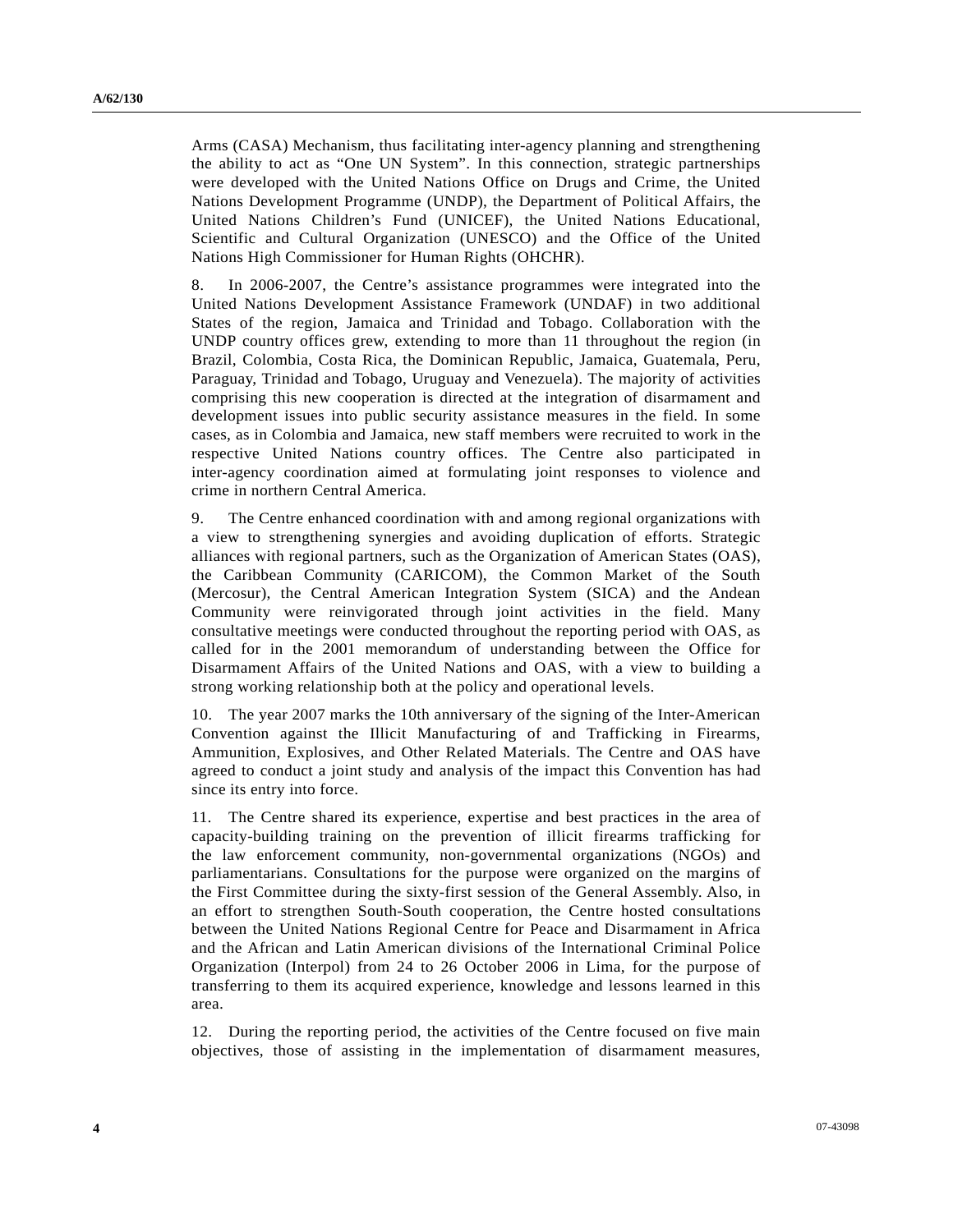working towards mutual confidence, placing a human perspective on disarmament, maximizing public security and promoting a culture of peace.

### **A. Assisting in the implementation of disarmament measures**

13. Cooperation among Member States and intergovernmental organizations is essential to the attainment of the goals of disarmament and non-proliferation. In the area of weapons of mass destruction, States in the Latin American and Caribbean region continued to be active through renewing their commitment to implementing OAS resolution AG/RES.2107 (XXXV-0/05), entitled "The Americas as a biological- and chemical-weapons-free region". In this context, the Centre joined forces with the Inter-American Committee Against Terrorism, the 1540 Committee, the Organization for the Prohibition of Chemical Weapons (OPCW) and the Agency for the Prohibition of Nuclear Weapons in Latin America and the Caribbean (OPANAL), among others, to create regional platforms that foster and promote exchange of information and cooperation opportunities, as illustrated below.

#### **1. Assistance and protection network**

14. The Centre celebrated the 10th anniversary of the entry into force of the Chemical Weapons Convention through a series of activities relating to the universalization of the Convention and the promotion of its implementation throughout the region. For instance, the Centre continued to support the National Multisectoral Chemical Weapons Council (CONAPAQ) in Peru by providing technical assistance for the development of the Chemical Weapons Regional Assistance and Protection Network, designed to assist States in the implementation of article X of the Convention.

15. In addition, the Centre continued to cooperate with OPCW on the development of this network, which once established, will facilitate the collection of information on the training, equipment, medical support, and trained staff capacities of States in the event of a chemical weapons attack or threats thereof in the region.

#### **2. Renewing regional commitment to non-proliferation**

16. In February 2007, Latin American and Caribbean States celebrated the 40th anniversary of the Treaty for the Prohibition of Nuclear Weapons in Latin America and the Caribbean (the Treaty of Tlatelolco). The Government of Mexico organized an official ceremony on 14 February 2007, in Mexico City. On the margins of this ceremony, the Centre, in cooperation with the Government of Mexico and the treaty secretariat (OPANAL), organized a forum for the participants to discuss the importance of peace, disarmament and non-proliferation education.

17. The outcome of the discussions will be reflected in the recommendations made by the Council of OPANAL and other States Parties consulted on the design of a joint project of the Centre and OPANAL on peace, disarmament and non-proliferation education. A series of consultations will take place during the remainder of 2007 with a view to drawing up activities to be carried out as soon as possible.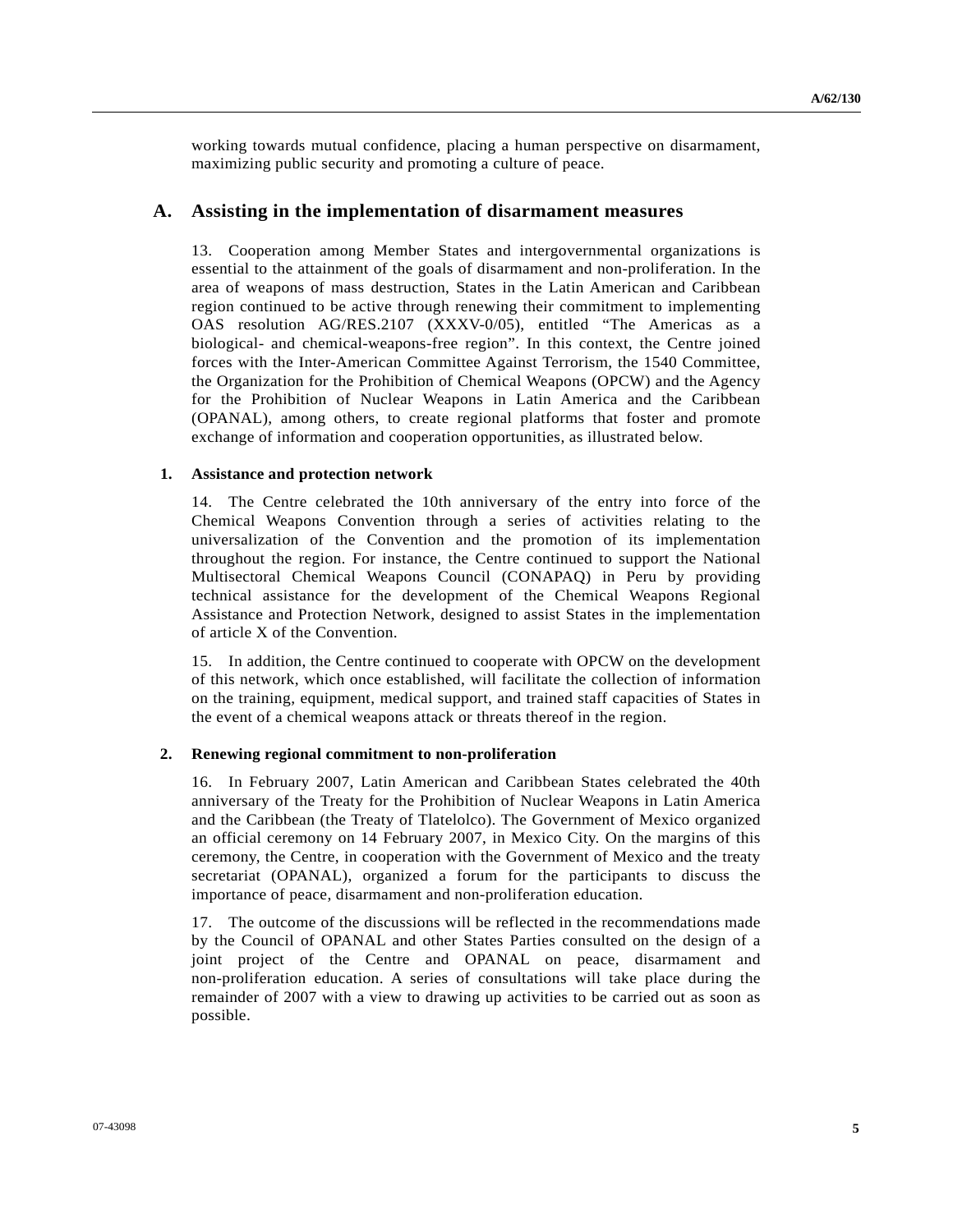### **3. Promoting implementation of United Nations Security Council resolution 1540 (2004)**

18. Implementation of Security Council resolution 1540 (2004) has received much attention from States in the region as a result of the organization of four subregional/regional workshops since 2004, in Guatemala (2004), Argentina (2005), Peru (2006) and Jamaica (2007). The Centre provided technical and logistical support to the organization of the seminar in Peru and participated in the Caribbean workshop in Jamaica in May 2007.

19. The seminar in Peru, entitled "Implementing United Nations Security Council resolution 1540 (2004) in Latin America and the Caribbean", was held on 27 and 28 November 2006 in Lima. The seminar was hosted by the Government of Peru, organized by the Department for Disarmament Affairs and sponsored by the European Union and the Government of Spain.

20. Approximately 50 participants from governmental sectors, mainly from Latin America and the Caribbean, and international, regional and subregional organizations took part in the seminar. They addressed, among other things, the current status of implementation of Security Council resolution 1540 (2004) in the region; exchanged views on national and regional implementation experiences; and discussed action plans and the setting of priorities for implementation, as well as assistance and cooperation requirements.

21. The participation in the seminar of the 1540 Committee experts enabled States to be provided with first-hand information on how to prepare the national reports required under the resolution and how to elaborate specific country action plans.

### **4. Disarmament as a humanitarian action**

22. From 23 to 25 May 2007, the city of Lima hosted a global conference aimed at the establishment of an internationally legally binding instrument banning cluster munitions that cause unacceptable harm to civilians. It was attended by representatives of 68 States, 10 international organizations and more than 30 NGOs. A total of 13 Latin American and Caribbean States participated. The participation of the Centre in this conference enabled it to understand better the evolution of States' positions on this issue, as well as to explore areas of possible future assistance that the Centre could provide.

## **B. Working towards mutual confidence**

23. The hemispheric road map leading towards the achievement of sustainable peace and security was enhanced when States of the region came together in October 2006 for the Seventh Conference of Ministers of Defense of the Americas. This year's debate and dialogue included the importance of ongoing collaboration for strengthening democratic values, enhancing transparency and increasing bilateral cooperation, notably on issues involving the development of defence and security policies, as well as reporting on military procurement.

24. The Centre participated in the conference and distributed the defence white papers guidelines developed by the United Nations, which serve as a framework for joint cooperation and assistance, for example in the development of the current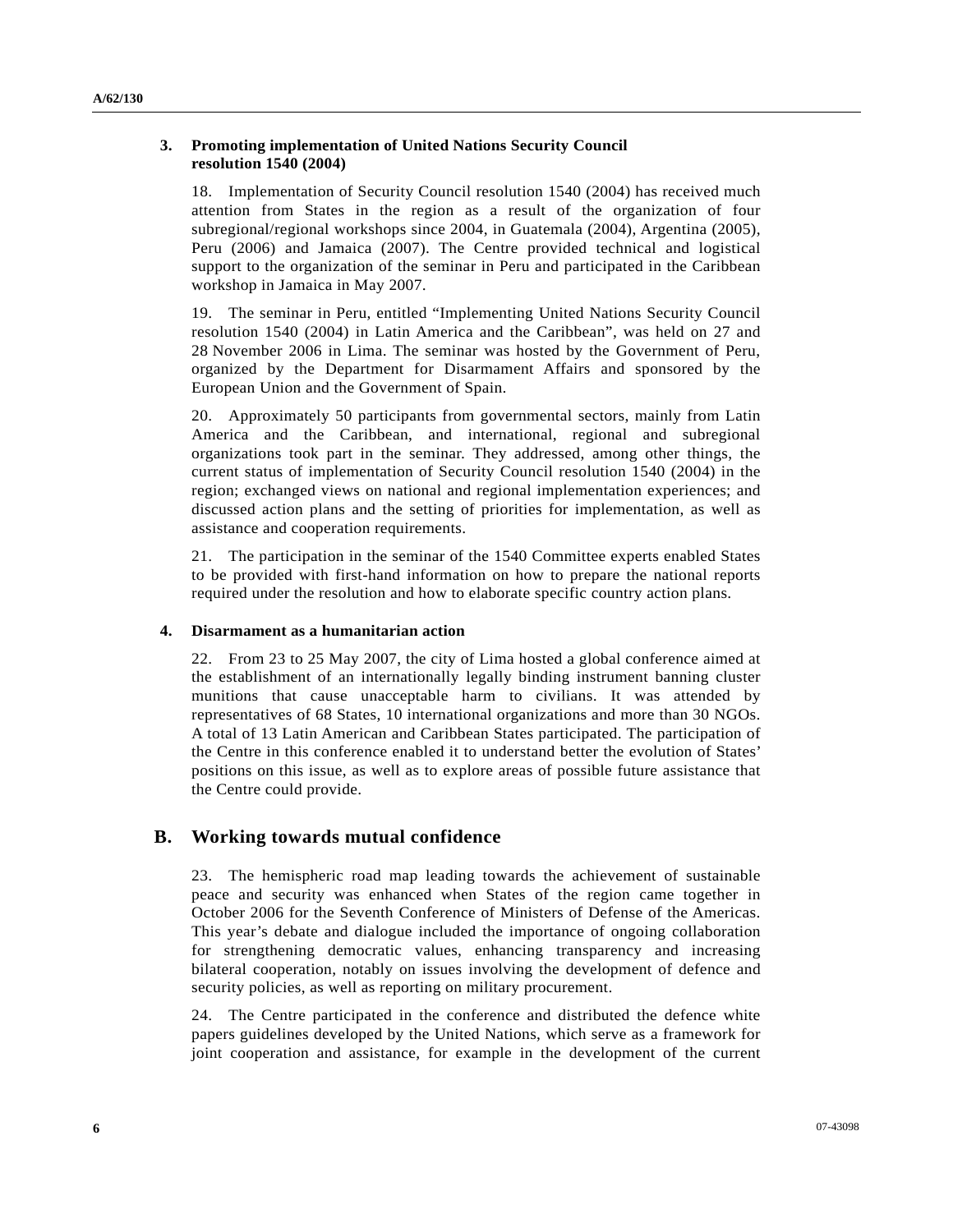defence white paper of Peru. These guidelines will also be used in new cooperation with the Dominican Republic for the development of its defence white paper.

25. A strategic relationship was initiated between the Regional Centre and the Center for Hemispheric Defense Studies on this occasion to promote dialogue among interested countries and to explore the linkage between priority issues of Ministers of Defence of the Americas and the ongoing work of States, as well as that of regional and international organizations.

### **C. Placing a human perspective on disarmament**

26. Illicit firearms trafficking fuels the violence associated with drug trafficking, terrorism and organized crime and threatens public security on a daily basis in Latin America and the Caribbean. Indices of armed violence caused by firearms are continuously on the rise in the region, in particular in large urban centres. Armed violence is a constant and growing threat to social order, good governance, democracy and even the rule of law.

27. The Centre sought to translate the concept of disarmament and development into practice during the reporting period by partnering forces with the UNDP country offices in Brazil, Costa Rica and Jamaica, among others, to design and implement disarmament projects directly related to community development and the implementation of the Millennium Development Goals. This has provided new opportunities for States to enhance their response in the areas of good governance, citizen security, armed violence prevention and security sector reform. Special attention, such as collaborative efforts with the governmental Inter-institutional Committee on Small Arms in Costa Rica, was also given to analysing the impact of armed violence on various aspects of society, in particular the education and the health sectors.

## **D. Maximizing public security**

28. The Centre's assistance to States in the area of firearms, ammunition and explosives has been directed at fostering ways and means of improving existing controls over their legal trade and of preventing their illicit trafficking. During the reporting period, the Centre's regional clearing-house programme focused on enhancing the effectiveness of the law enforcement community, reinforcing the policing services apparatus and improving cooperation between civil society and governmental agencies so that they may respond effectively to threats posed by firearms trafficking and violence and augment public security.

29. On the margins of the United Nations Conference to Review Progress Made in the Implementation of the Programme of Action to Prevent, Combat and Eradicate the Illicit Trade in Small Arms and Light Weapons, held in New York from 26 June to 7 July 2006, the Centre organized a meeting of interested States and members of the United Nations Coordinating Action on Small Arms (CASA) mechanism to explore the link between human security and public security approaches in dealing with the impact of firearms violence on community development. CASA members also discussed among themselves ways and means to harmonize CASA field activities carried out during the reporting period in Brazil, Colombia, the Dominican Republic, Jamaica, Paraguay, Peru, Uruguay and Venezuela.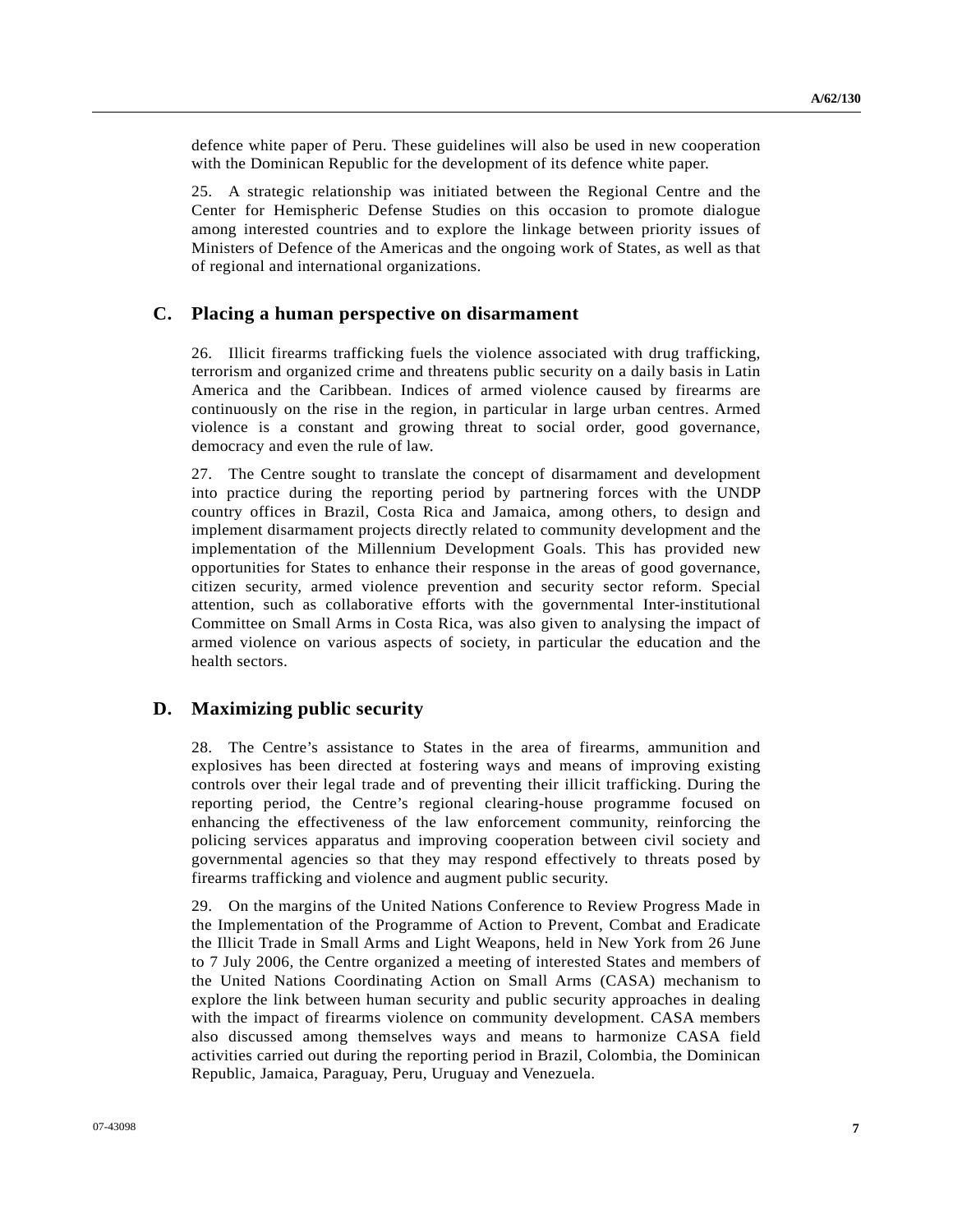### **1. Strengthening and harmonizing national legislation**

30. It has been recognized that there is a need for a multisectoral approach to address the firearms problem in the region effectively. In this respect, during the period under review, the Centre received requests from Costa Rica, the Dominican Republic and Peru for technical assistance for the creation and/or strengthening of their respective multisectoral national firearms commissions. This assistance entailed the sharing of lessons learned, best practices and expertise. In addition, related support for the revision of national firearms legislation and its harmonization with both regional and global instruments was requested by Bolivia, Paraguay and Peru. In this connection, the Centre reviewed and updated a comparative analysis of national legislation in 19 Latin American countries and is currently reviewing and updating a similar comparative analysis of legislation of States in the Caribbean.

### **2. Promoting information exchange**

31. In order to meet the ever-increasing demands of Member States for detailed and thorough information-gathering and sharing on firearms-related issues, the Centre continued to maintain and update its online resource tools and databases containing information on all relevant firearms legislation and decrees, as well as focal points and activities in the region.

32. With the assistance of the Centre and using the online resource tools, the Government of Paraguay presented the first national report relating to the Inter-American Convention against the Illicit Manufacturing of and Trafficking in Firearms, Ammunition, Explosives and Other Related Materials during the CIFTA Consultative Committee meeting held on 19 April 2007 in Washington, D.C. A similar assistance package for Peru was completed by the Centre on 23 July 2007 and is expected to be presented to the Consultative Committee during 2007.

33. A pioneering United Nations Office on Drugs and Crime/CASA-led pilot assistance project culminated in February 2007 in the development by the Centre of a "dummy" model electronic platform for the monitoring and promotion of the implementation of the Firearms Protocol to the Inter-American Convention by the Mercosur States. This inter-agency assistance initiative also included a comparative legislative analysis of the four Mercosur States, several consultative meetings and a subregional workshop for the Mercosur States, held in Asuncion, from 6 to 8 November 2006 to promote implementation of the Firearms Protocol.

#### **3. Enhancing national capacity-building measures**

34. States and NGOs in the region made a determined commitment to enhance coordination and standardize training in the area of illicit firearms trafficking, with the understanding that such trafficking exacerbates the violence associated with terrorism, transnational organized crime and drug trafficking.

35. The Centre, in coordination with Interpol, OAS and the University for Peace, assisted States in investigative techniques training for 617 officials in Brazil, Colombia, the Dominican Republic, Paraguay, Peru and Uruguay. An additional 34 training courses will be organized prior to the completion of this assistance initiative, including several joint courses for officials from countries with shared borders, which are expected to have an impact on public security, particularly in urban areas.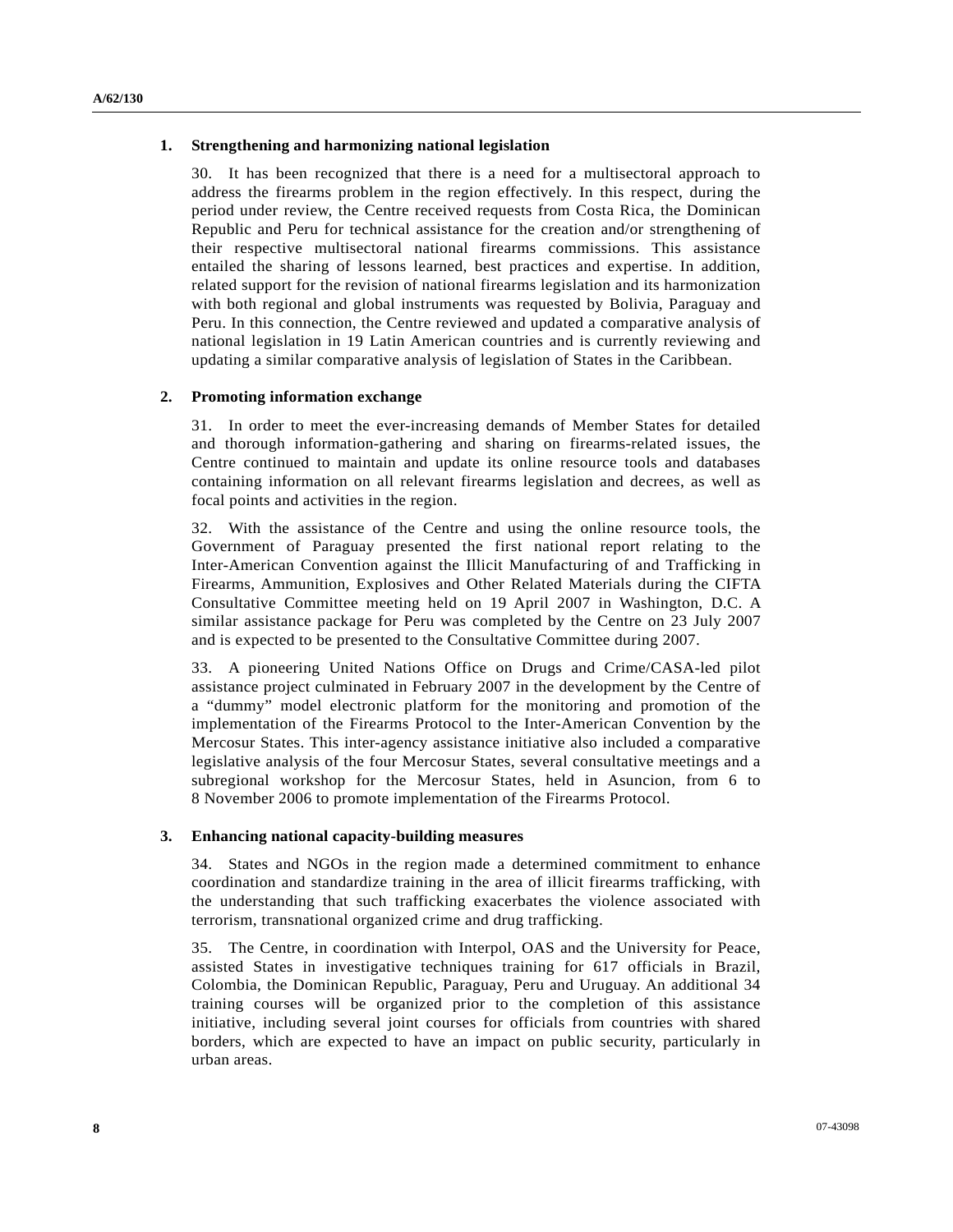36. These training courses have created an increasingly robust and strengthened network of officials from the police, customs, the judiciary, the armed forces and other entities. As a result, in Paraguay alone, the seizure of illicit firearms amounted to more than a thousand firearms, over 3.6 million units of ammunition and more than 1.65 million parts and related materials.

37. Gender mainstreaming has become a cross-cutting component of all of the Centre's capacity-building initiatives. Over 40 female members of the law enforcement communities of Brazil, Colombia, the Dominican Republic, Paraguay, Peru and Uruguay were trained in investigative techniques relating to illicit firearms trafficking. The participation of women in leadership roles in the Training the Trainers Combined Command Post was actively and persistently promoted by the Centre. During the reporting period, female officers were at the helm of the Command Post in Brazil, Colombia, the Dominican Republic and Peru.

38. Another gender-related initiative supported by the Centre is an ongoing training methodology aimed at stimulating dialogue among various actors who design policy and advocate against illicit firearms trafficking. In this connection, the Centre organized a week-long national workshop for representatives of the Paraguayan Congress and their advisers from 21 to 25 May 2007 in Asuncion, on how to formulate firearms legislation that integrates gender and youth-related perspectives.

39. The event also incorporated a one-day workshop for the NGO community in Paraguay to discuss issues of common concern relating to illicit firearms trafficking. The workshop provided NGOs with an opportunity to explore ways of translating their proposals into public policy. In this connection, the Centre agreed to facilitate the organization of four national Parliamentary Exchange Initiative workshops and 15 national NGO capacity-building workshops in Brazil, Colombia and Jamaica.

#### **4. Preventive disarmament**

40. Weapons destruction constitutes a very effective practical disarmament measure to prevent illicit firearms trafficking. Likewise, improvements in stockpile management are also important insofar as it ensures safeguarding of stocks. To further promote the concept of preventive disarmament and stimulate the exchange of information among States of the region, the OAS and the Latin American Social Sciences Institute (FLACSO) co-organized, with the support of the Centre, a regional seminar on weapons destruction on 8 and 9 November 2006 in Santiago.

41. Pursuant to the mandate established in OAS resolution AG/RES.2108 (XXXV-0/05), the OAS and the Centre were in close contact to advance the development of a best practice manual on weapons destruction and stockpile management for a series of national and subregional workshops to be held during the second half of 2007.

42. To facilitate the transition from theory to practice in the area of stockpile management, the Centre and its partners initiated a long-term assistance package for Brazil, Paraguay and Uruguay to improve the security of firearms, ammunition and explosives stockpile facilities and to provide guidelines on the safe and secure integrated management of these installations.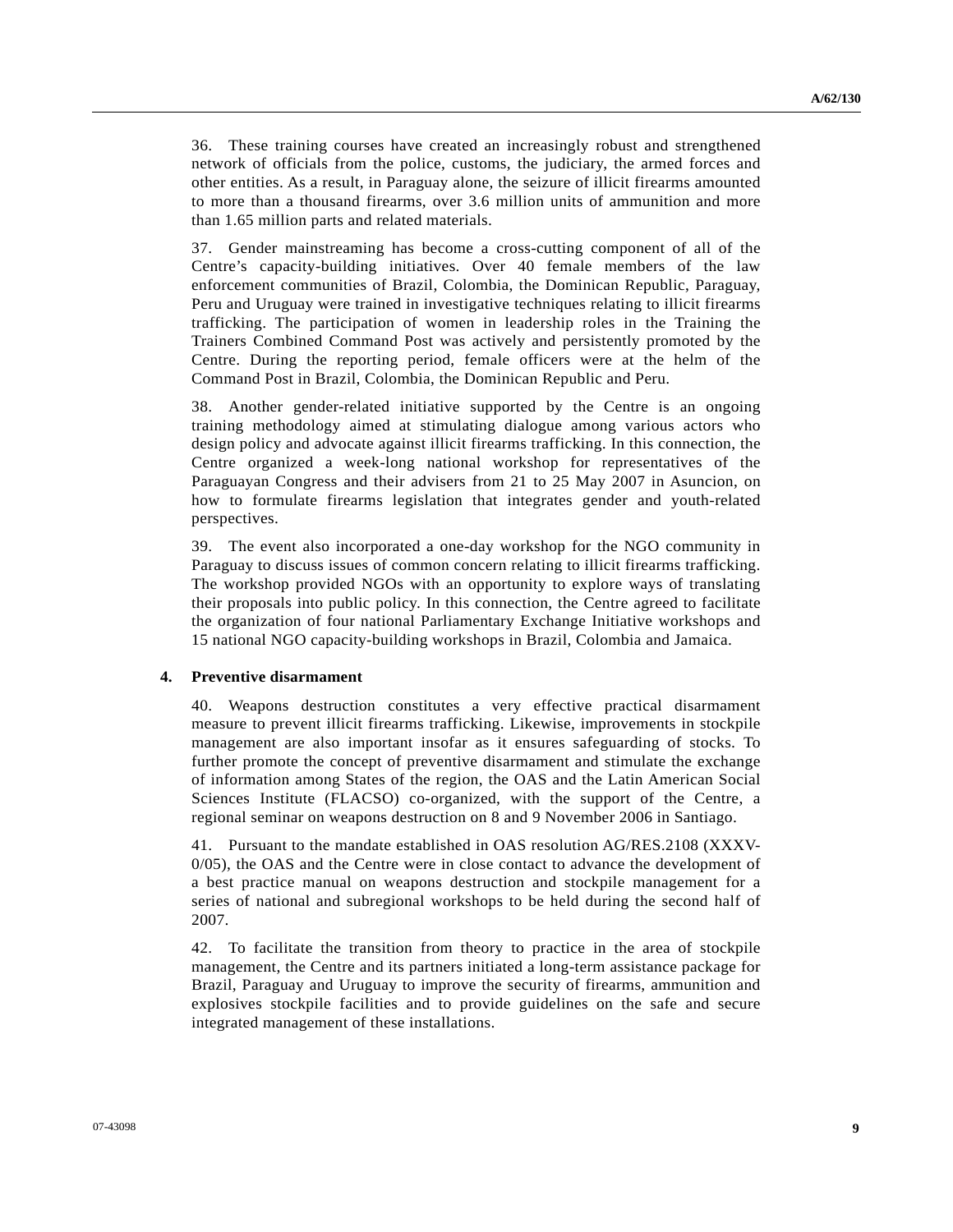## **E. Promoting a culture of peace**

43. In celebration of the International Decade for a Culture of Peace and Non-Violence for the Children of the World and to raise awareness of the need for a new approach to disarmament issues, the Centre continued to promote the integration of peace education into community and scholastic activities in the region.

44. On 25 May 2007, in Asuncion, the Centre launched a video clip entitled "Peace soldier" with a song celebrating and promoting a culture of peace and non-violence, as well as the importance of resolving conflict through peaceful means. The video clip introduced a fictional cartoon character on a quest for sustainable peace to the Centre's peace and disarmament education programme.

45. For the third consecutive year, the Centre supported the "Pasacalle" initiative, organized by an NGO consortium led by Transparencia, which is aimed at complementing the celebration of the National Day of Peru (28 July) with folklore and culturally inspired activities. To the National Day celebration, characteristically consisting of military-style parades, were added folkloric dances, sports festivals and artistic exhibitions to increase awareness of a "culture of peace" among the general population, in particular the scholastic community, and more than 20,000 students participated; 362 national educational centres, national media, the Local Educational Management Office, and various NGOs were also actively involved. This innovative assistance resulted in the adoption of ministerial resolution 0352-2006 commending this alternative way of celebrating the National Day. The resolution also prohibits the use of toy guns or other replicas of arms in the National Day celebration. With the inception of the UNICEF, UNESCO and the United Nations Information Centre (UNIC) country office in Peru, members of CASA, in the "Pasacalle" project, the project has become a new CASA initiative.

46. On 14 June 2007, a national workshop was organized in Lima by the NGO consortium for representatives of the Ministry of Education and school districts, with the aim of promoting the integration of a "culture of peace" into school curricula.

# **IV. Staffing, financing and administration**

47. During the reporting period, the Centre underwent an internal structure change aimed at enhancing the capacity of the Centre to meet challenges and ever-growing demands. Specifically, the appointment of the Deputy-Director in May 2006 contributed to reinforcing relations with Member States and other United Nations agencies, facilitating the flow of information with Headquarters and strengthening the Centre's participation in inter-agency implementation of the United Nations Millennium Declaration. Further, the creation of the position of External Relations Officer contributed to enhancing donor relations and developing new fund-raising approaches.

48. During the reporting period, temporary staff were recruited to assist the Director in the development of monitoring tools and in carrying out impact evaluations upon the conclusion of projects and donor-funding cycles. These monitoring tools and evaluations are being developed at the request and recommendation of the donors.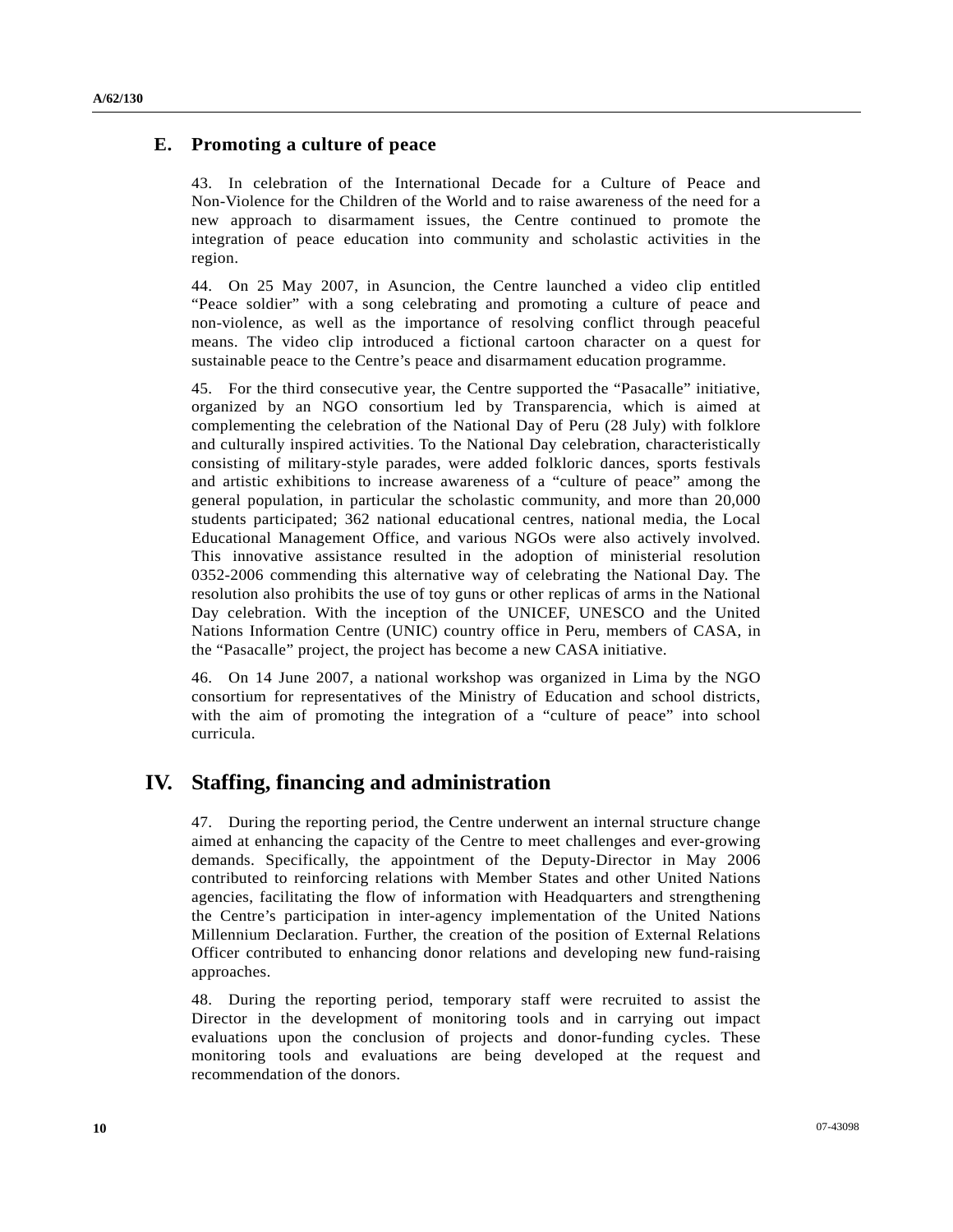49. Four Associate Expert positions in the areas of disarmament and development, weapons of mass destruction, confidence- and security-building measures, and peace and disarmament education remain to be filled at the Centre. Filling these positions will greatly contribute to strengthening the Centre's capacity and the Centre encourages Member States to identify candidates for the positions.

50. Pursuant to General Assembly resolution 41/60 J of 3 December 1986, the Centre was established on the basis of existing resources and of voluntary contributions that Member States and interested organizations might make for its core and programme activities. During the reporting period, voluntary contributions in the amount of \$1,999,063.49[1](#page-10-0) were received. The Secretary-General wishes to express his gratitude to the Governments of Colombia, Guyana, Mexico, Panama, Peru, Spain, Sweden and the United Kingdom of Great Britain and Northern Ireland, as well as the European Commission, for their generous financial contributions to and support for the activities of the Centre. The provision of timely financial contributions to the Centre by the Government of the host country on an annual basis is essential to ensure the continued operation of the Centre. The Secretary-General therefore urges the host Government to continue its commitment to provide financial and overall support to the Centre. Information on the status of the Trust Fund for the Centre for the year 2006 is contained in annex I.

51. Complementary funding in the amount of \$93,087.60[2](#page-10-1) was also made available for the Centre's activities from the Global and Regional Disarmament Activities Trust Fund of the Office for Disarmament Affairs. In addition, \$142,125.00[3](#page-10-2) was received to support the Centre's activities in Colombia and in four Mercosur countries. These funds were co-administrated with other United Nations agencies as an inter-agency coordinated initiative. Through cost-sharing and in kind contributions by other United Nations agencies, as well as other governmental entities, the work of the Centre was made possible in seven States, namely Brazil, Colombia, the Dominican Republic, Guatemala, Paraguay, Peru and Uruguay. The Secretary-General wishes to express his gratitude for these contributions in support of the activities of the Centre.

52. The lack of core funding, combined with the end of the current funding cycle of key donors and the completion of several projects funded by donors, constituted a significant challenge for the Centre during the reporting period. It is therefore proposed that Member States consider alternative means of ensuring stable core

<span id="page-10-1"></span><span id="page-10-0"></span>**\_\_\_\_\_\_\_\_\_\_\_\_\_\_\_\_\_\_** 

<sup>1</sup> *For 2006*: Guyana \$1,020; Mexico \$5,000; Panama \$1,000; Peru \$60,000; and *for 2007*: Colombia \$2,286; Spain: \$269,100.00; Sweden \$569,374.96; United Kingdom \$232,892.15 and European Commission \$858,390.38.

<sup>2</sup> *For 2006*: Trust Funds for the United Nations Global and Regional Disarmament Activities \$93,087.60 (Spain \$24,441.60 and European Commission \$68,646.00).

<span id="page-10-2"></span><sup>3</sup> Paid to other agencies as an inter-agency coordination, \$142,125.00 (United Nations Office on Drugs and Crime, Brazil \$45,741 and the Netherlands \$96,384). The funds from the United Nations Office on Drugs and Crime, Brazil came to the Centre through the United Nations Office on Drugs and Crime/UNDP-Peru for preparatory assistance aimed at the ratification of the United Nations Transnational Organized Crime Convention and its third Protocol (Trafficking in firearms) by the following Mercosur countries: Argentina, Brazil, Paraguay and Uruguay. The funds from the Netherlands were received from the Embassy of the Netherlands in Colombia for the training the trainers project in Colombia and were transferred to the United Nations Office on Drugs and Crime in Colombia for the coordination, organization and execution of activities for the training courses.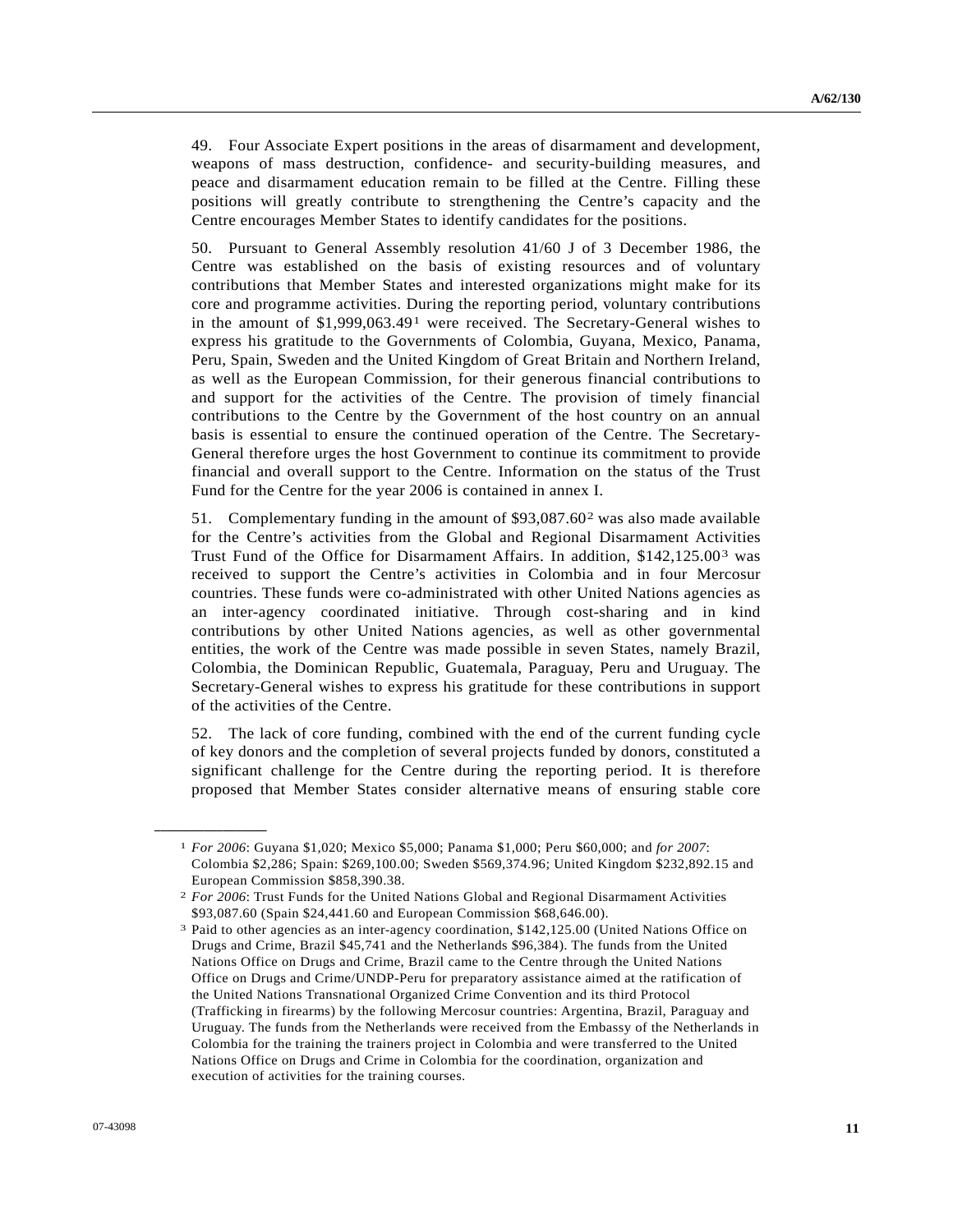funding. Otherwise, the ability of the Centre to respond to the increasingly diversified and numerous requests from States could be seriously hindered.

# **V. Observations and conclusions**

53. The Centre adjusted its organizational structure and operational approach in order to respond, in a rapid and flexible manner, to the ever-increasing number and varying nature of requests made by States. In accordance with the principle of "one United Nations system", the Centre contributed to the enhancement of a systemwide response to the implementation of the United Nations Development Assistance Frameworks (UNDAF) in various countries of the region.

54. In celebration of its 20th anniversary, the Centre is undertaking evaluations and analyses to measure the impact of its role as a catalyst, platform and serviceprovider in the areas of peace, disarmament and development.

55. Among the Centre's achievements during the reporting period, strengthened cooperation within the regional law enforcement community, as evidenced by the notable increase in information-sharing and reported seizures of illicit firearms throughout the region, was a tangible and measurable result of the standardized capacity-building training courses undertaken by the Centre and its partners.

56. The Centre's efforts in gender mainstreaming resulted in the increased involvement of women in key decision-making positions within the investigative techniques training command structures of States in the region, in addition to an increase in the number of female participants in the Centre-facilitated multisectoral training courses.

57. The promulgation of a ministerial decree in Peru prohibiting the use of toy weapons by children in schools during the preparation of national celebrations was yet another example of the direct impact of the advocacy and awareness-raising efforts of the Centre and its partners in the area of peace education.

58. These achievements were made possible through the combination of the Office for Disarmament Affairs support to the Centre's field activities, generous contributions from donor countries, the indispensable involvement of Member States and the strengthened partnership with regional and international organizations and NGOs.

59. Continued voluntary contributions earmarked for specific activities are essential to maintain the Centre's avant-garde programme of activities. Nonetheless, core funding for the operations of the Centre is of equal importance to ensure ongoing progress in programme implementation in the areas of peace, disarmament and development.

60. The Secretary-General calls for the continued and increased support and cooperation of Member States and organizations to sustain the effective operation of the Centre.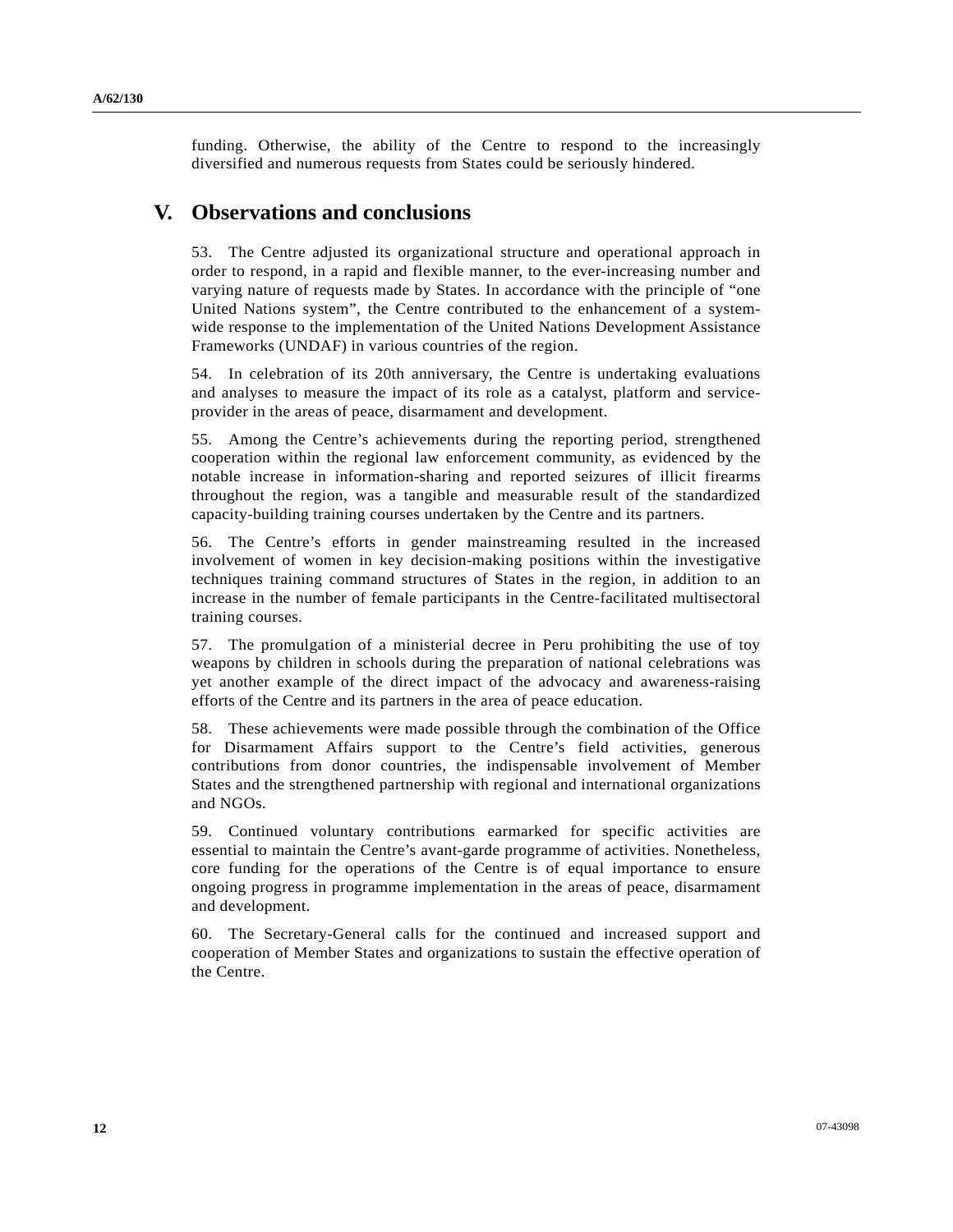# **Annex I**

# **Status of the Trust Fund for the United Nations Regional Centre for Peace, Disarmament and Development in Latin America and the Caribbean for 2006**<sup>a</sup>

|                                          | (United States dollars) |
|------------------------------------------|-------------------------|
| Fund balance, 31 December 2005           | 698 274                 |
| Income, 1 January-31 December 2006       |                         |
| Voluntary contributions <sup>b</sup>     | 1 056 100               |
| Interest income                          | 66 259                  |
| Other/miscellaneous income               | 93 622                  |
| <b>Subtotal</b>                          | 1914255                 |
| Expenditures, 1 January-31 December 2006 | 1 396 296               |
| Fund balance, 31 December 2006           | 517959                  |

<sup>a</sup> The information provided is based on the statement of income and expenditure for the 12-month period ending 31 December 2006. In 2006, contributions were received from Colombia (\$4,143), Guyana (\$1,020), Mexico (\$5,000), Panama (\$1,000), Peru (\$60,000), Sweden (\$507,731), the United Kingdom (\$435,700) and the European Commission (\$41,506).

<sup>b</sup> During the period 1 January-30 June 2007, additional contributions totalling \$1,662,943 were received from Colombia (\$2,286), Sweden (\$569,375), the United Kingdom (\$232,892) and the European Commission (\$858,390).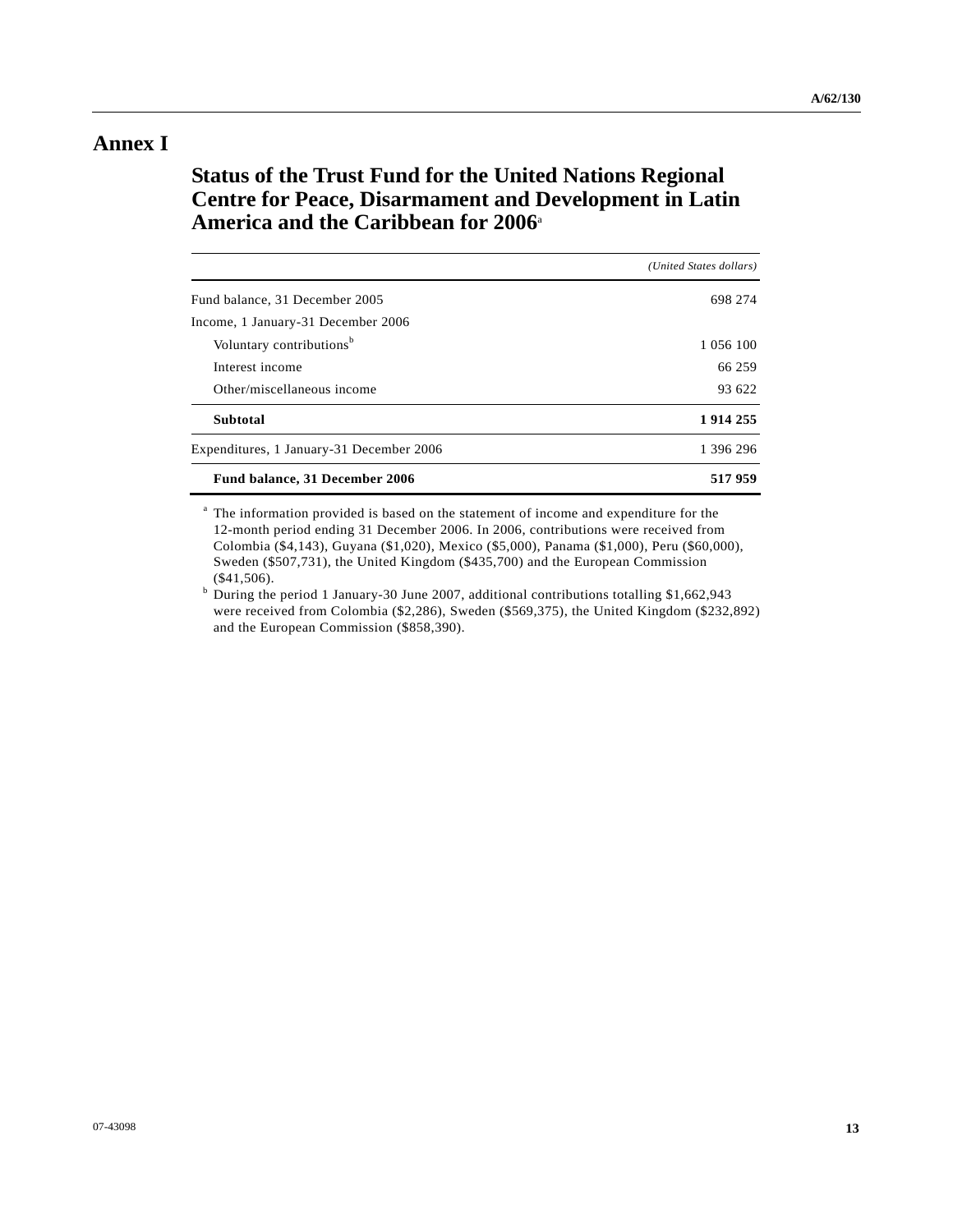# **Annex II**

# **Planned activities of the United Nations Regional Centre for Peace, Disarmament and Development in Latin America and the Caribbean for which funding is sought**

### **Project I**

### *Title*

"Fostering debate on peace, disarmament and non-proliferation"

### *Purpose*

The primary objective of this project is to promote dialogue within and between States concerning peace, disarmament and non-proliferation issues through national consultations and workshops. The project is aimed at sensitizing current decision makers to pressing peace, disarmament and non-proliferation issues in the region and at facilitating the elaboration of national workplans on peace education issues. In keeping with United Nations General Assembly resolution 57/60 of 22 November 2002, the project will also promote greater synergy between national and subregional disarmament and non-proliferation agendas, as well as support the development of more coherent and cohesive workplans in these areas.

 *Location* 

La Paz

 *Duration* 

Six months

### *Number of participants*

Thirty-three countries of the region: Antigua and Barbuda, Argentina, Bahamas, Barbados, Belize, Bolivia, Brazil, Chile, Colombia, Costa Rica, Cuba, Dominica, Dominican Republic, Ecuador, El Salvador, Grenada, Guatemala, Guyana, Haiti, Honduras, Jamaica, Mexico, Nicaragua, Panama, Paraguay, Peru, Saint Kitts and Nevis, Saint Lucia, Saint Vincent and the Grenadines, Suriname, Trinidad and Tobago, Uruguay and Venezuela (Bolivarian Republic of).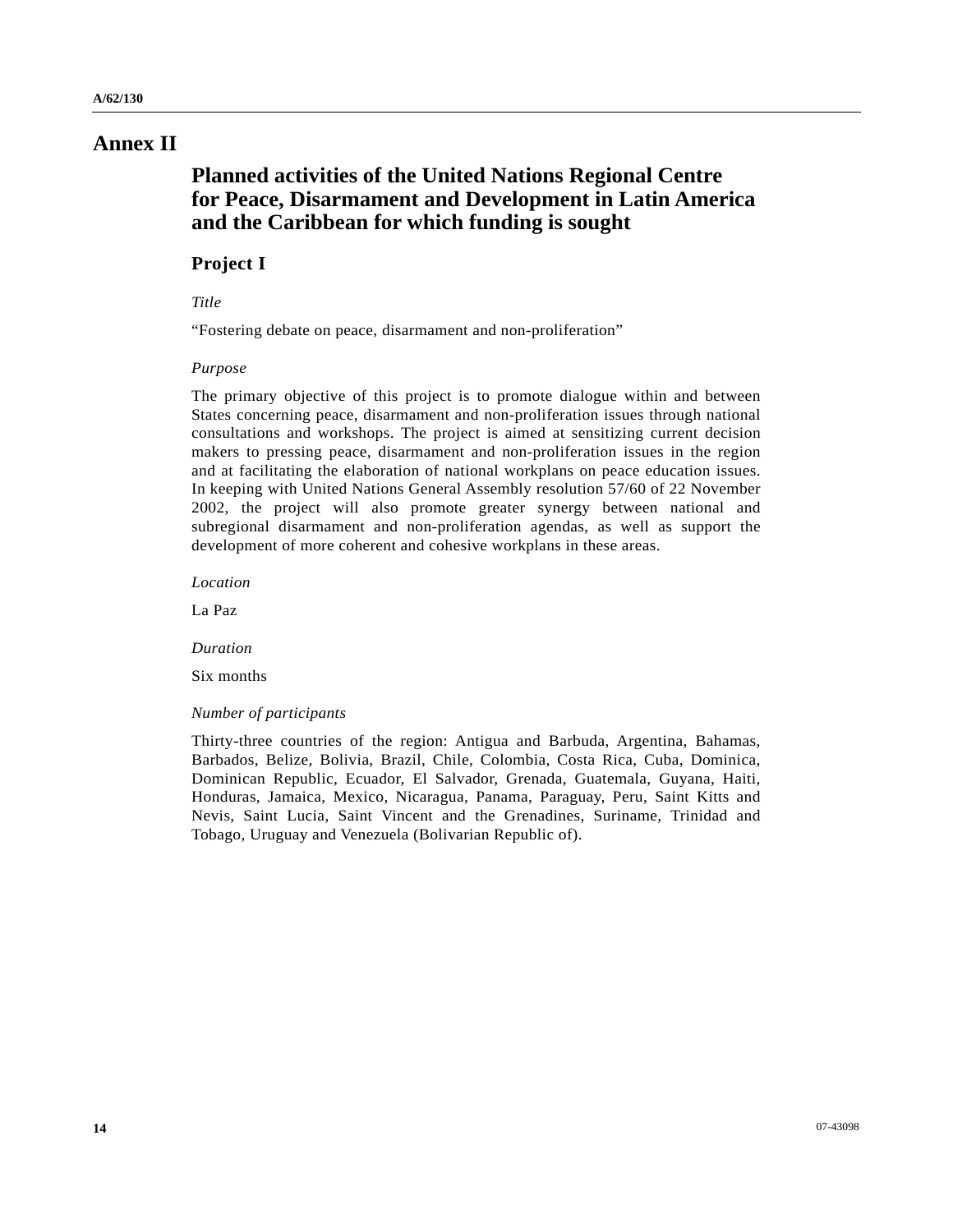### **Cost estimates**

(United States dollars)

| <b>Total</b>                        | 230 000 |
|-------------------------------------|---------|
| Workshop documentation              | 10 000  |
| Interpretation                      | 10 000  |
| Travel of staff                     | 20 000  |
| Travel of experts                   | 20 000  |
| Travel of participants              | 35 000  |
| Operations and implementation costs | 15 000  |
| Project personnel (4)               | 120 000 |
|                                     |         |

### **Project II**

 *Title* 

"A dialogue on security matters for Latin America and the Caribbean"

#### *Purpose*

The main objective of the project is to promote dialogue among interested countries in the Latin American and Caribbean region on hemispheric defence and security matters during the intervals between the biannual Conferences of Ministers of Defense of the Americas. The project is also aimed at exploring the synergies between the agendas of the Conferences of Ministers of Defense of the Americas and the ongoing work of States and the regional and international organizations addressing the threats and challenges to hemispheric security. It will also provide an opportunity for the exchange of information between foreign and defence ministry representatives on priorities and concerns relating to defence matters. Finally, the project will enhance the Centre's ability to gather information and monitor trends in and the priorities of the region on issues of defence and security.

 *Location* 

Managua

 *Duration* 

Six months

#### *Number of participants*

Thirty-three countries of the region: Antigua and Barbuda, Argentina, Bahamas, Barbados, Belize, Bolivia, Brazil, Chile, Colombia, Costa Rica, Cuba, Dominica, Dominican Republic, Ecuador, El Salvador, Grenada, Guatemala, Guyana, Haiti, Honduras, Jamaica, Mexico, Nicaragua, Panama, Paraguay, Peru, Saint Kitts and Nevis, Saint Lucia, Saint Vincent and the Grenadines, Suriname, Trinidad and Tobago, Uruguay and Venezuela (Bolivarian Republic of).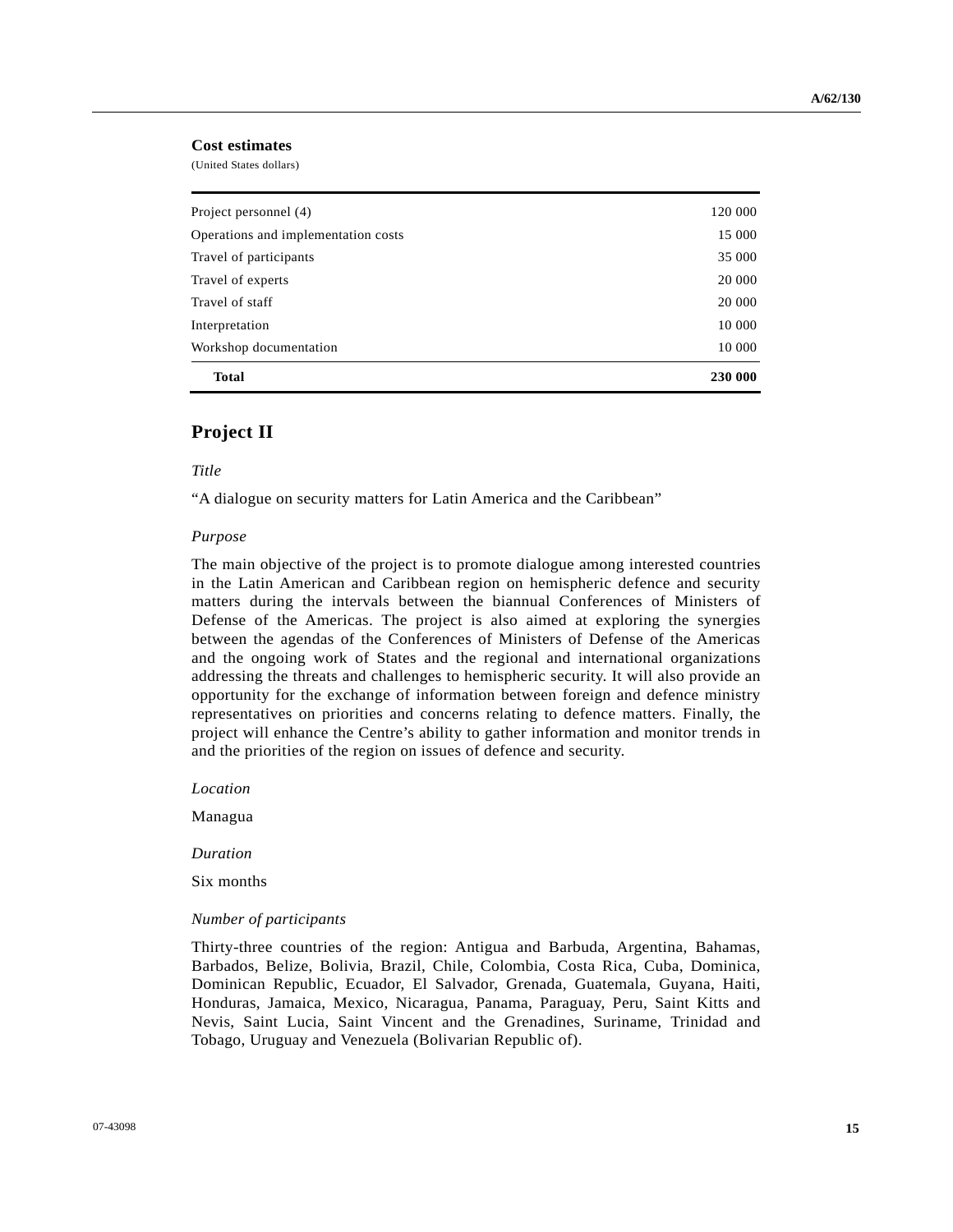### **Cost estimates**

(United States dollars)

| <b>Total</b>                        | 221 000 |
|-------------------------------------|---------|
| Workshop documentation              | 10 000  |
| Interpretation                      | 7 0 0 0 |
| Travel of staff                     | 12 000  |
| Travel of experts                   | 12 000  |
| Travel of participants              | 30 000  |
| Operations and implementation costs | 15 000  |
| Project personnel (4)               | 135 000 |
|                                     |         |

### **Project III**

### *Title*

"Disarmament with a gender perspective"

#### *Purpose*

The main objective of the project is to enhance the understanding of decision makers (parliamentarians) of the impact gender plays in crime and armed violence, through strengthened dialogue between parliamentarians and women's organizations. The project will provide an opportunity for States, civil society representatives and others to address concepts of gender mainstreaming and disarmament matters and their implications for the social, economic and political development of the region. The project is also aimed at facilitating the design of national workplans to address the reduction of crime and armed violence and, finally, at creating a regional network on gender and disarmament for the Caribbean region.

 *Location* 

The Bahamas

 *Duration* 

Six months

#### *Number of participants*

The 13 countries of the English-speaking Caribbean region: Antigua and Barbuda, Bahamas, Barbados, Belize, Dominica, Grenada, Guyana, Jamaica, Saint Lucia, Saint Vincent and the Grenadines, St. Kitts and Nevis, Suriname and Trinidad and Tobago.